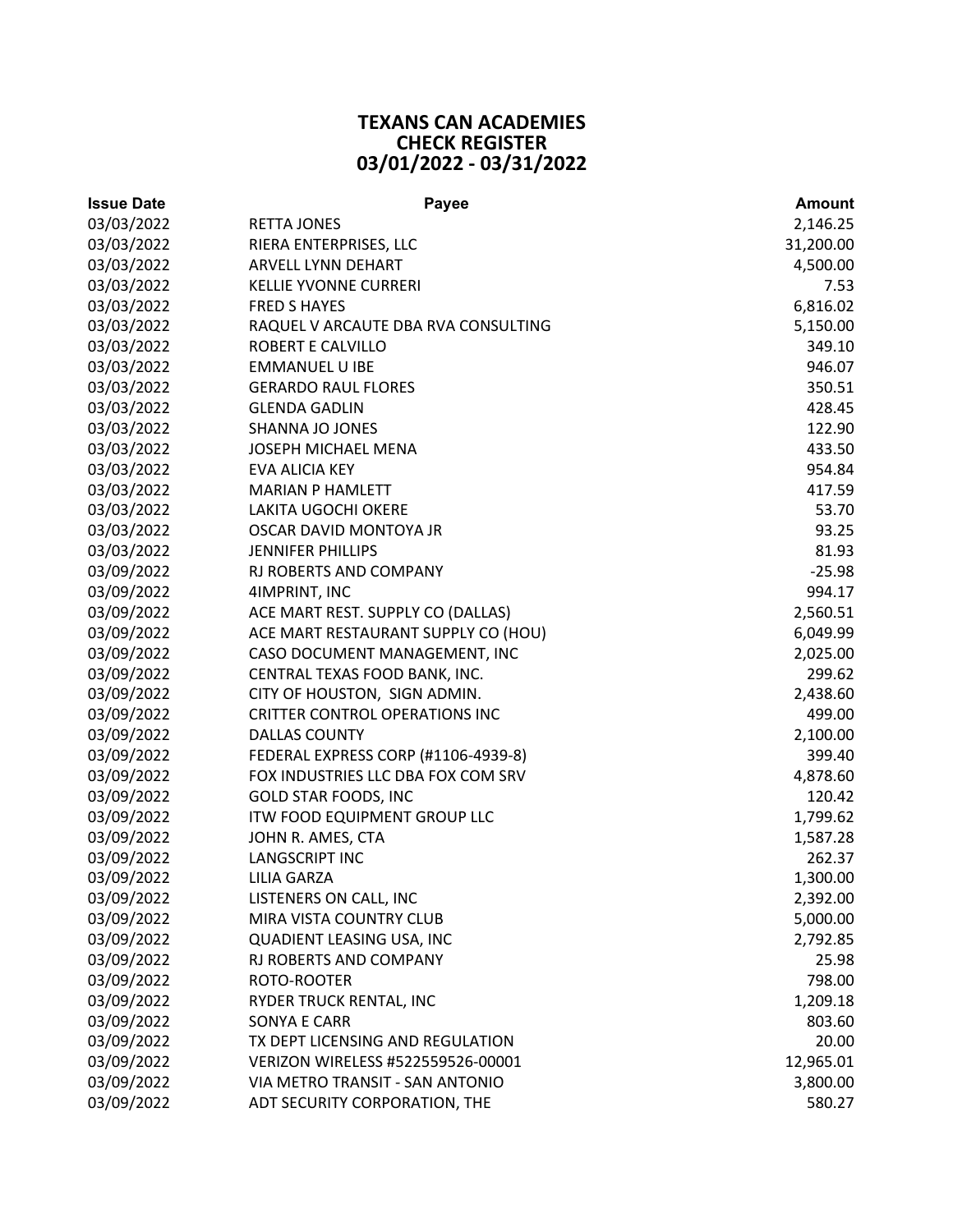| 03/09/2022 | UNIVERSAL PROTECTION SERVICE, LP             | 135,950.83 |
|------------|----------------------------------------------|------------|
| 03/09/2022 | AMAZON CAPITAL SERVICES, INC                 | 327.62     |
| 03/09/2022 | DFA DAIRY BRANDS CORPORATE, LLC              | 2,992.30   |
| 03/09/2022 | <b>ECONOMY EXPRESS, LLC</b>                  | 1,000.00   |
| 03/09/2022 | <b>EVALUATION GRANTS &amp; TRAINING INST</b> | 8,066.66   |
| 03/09/2022 | FIT AND FAITHFUL LIVING, INC                 | 10,625.00  |
| 03/09/2022 | FMC FAMILY AND COMMUNITY SERVICES            | 5,000.00   |
| 03/09/2022 | FORTE DFW LLC                                | 214.57     |
| 03/09/2022 | BIBIANA ALONDRA GONZALEZ                     | 200.00     |
| 03/09/2022 | HD SUPPLY FACILITIES MAINTENANCE             | 530.64     |
| 03/09/2022 | J S MECHANICAL INC                           | 6,575.65   |
| 03/09/2022 | LABATT FOOD SERVICE #617946                  | 12,566.07  |
| 03/09/2022 | LONE STAR OVERNIGHT, LLC                     | 588.74     |
| 03/09/2022 | MASSEY SERVICES, INC                         | 1,424.05   |
| 03/09/2022 | MIDWEST BUILDING MAINTENANCE, INC.           | 31,200.00  |
| 03/09/2022 | SONIA MATA-LOZANO                            | 4,000.00   |
| 03/09/2022 | STUDENT ASSIST PRGRMS & TRNG SRVCS           | 6,612.00   |
| 03/09/2022 | TASBO - TX ASSOC SCHOOL BUSINESS             | 1,445.00   |
| 03/09/2022 | TK ELEVATOR CORPORATION                      | 2,001.52   |
| 03/09/2022 | <b>UPS - # 0R1A01</b>                        | 114.82     |
| 03/09/2022 | <b>VALIDATE ME! LLC</b>                      | 11,375.00  |
| 03/09/2022 | <b>ALBA MARRERO</b>                          | 337.23     |
| 03/09/2022 | ANDREA ARREDONDO                             | 125.00     |
| 03/09/2022 | <b>BRETT HAZZARD</b>                         | 858.16     |
| 03/09/2022 | <b>CARINA AGUILERA</b>                       | 237.40     |
| 03/09/2022 | STACEY NICOLE CARROLL                        | 831.56     |
| 03/09/2022 | <b>JUSTIN CARL CLEMENTS</b>                  | 142.44     |
| 03/09/2022 | <b>KELLIE YVONNE CURRERI</b>                 | 1,420.96   |
| 03/09/2022 | DAWN MARIE MACE                              | 16.44      |
| 03/09/2022 | <b>ELISA CANTERA</b>                         | 237.40     |
| 03/09/2022 | VALERIA MONSERRAT ESCALANTE SANDOVA          | 196.50     |
| 03/09/2022 | <b>HIEU T NGUYEN</b>                         | 139.75     |
| 03/09/2022 | <b>JAMIE RAE WARNER</b>                      | 303.62     |
| 03/09/2022 | <b>KATHIA ARRIAGA</b>                        | 199.93     |
| 03/09/2022 | <b>KENNETH F REYNOLDS</b>                    | 562.79     |
| 03/09/2022 | EVA ALICIA KEY                               | 870.90     |
| 03/09/2022 | <b>LISA R HENDERSON</b>                      | 528.54     |
| 03/09/2022 | <b>ELDRIDGE D MOORE</b>                      | 1,277.70   |
| 03/09/2022 | <b>LAKITA UGOCHI OKERE</b>                   | 73.94      |
| 03/09/2022 | <b>CHRISTINE DESILETS ORTIZ</b>              | 244.20     |
| 03/09/2022 | OSCAR DAVID MONTOYA JR                       | 52.96      |
| 03/09/2022 | JEFFREY LEE SALDIVAR                         | 8.00       |
| 03/09/2022 | SALIHAH MALIKAH MAJORS                       | 487.86     |
| 03/09/2022 | JOY KAVOSA SHAZIMA                           | 135.58     |
| 03/09/2022 | <b>TERESA LOPEZ</b>                          | 59.24      |
| 03/09/2022 | JAMIE SUSTAITA TOVAR JR                      | 9.82       |
| 03/09/2022 | <b>VICTOR M AGUILERA</b>                     | 399.60     |
| 03/09/2022 | WILLIAM DAVID AREVALO                        | 513.16     |
| 03/15/2022 | THOMAS D POWERS, CHAPTER 13 TRUSTEE          | 593.00     |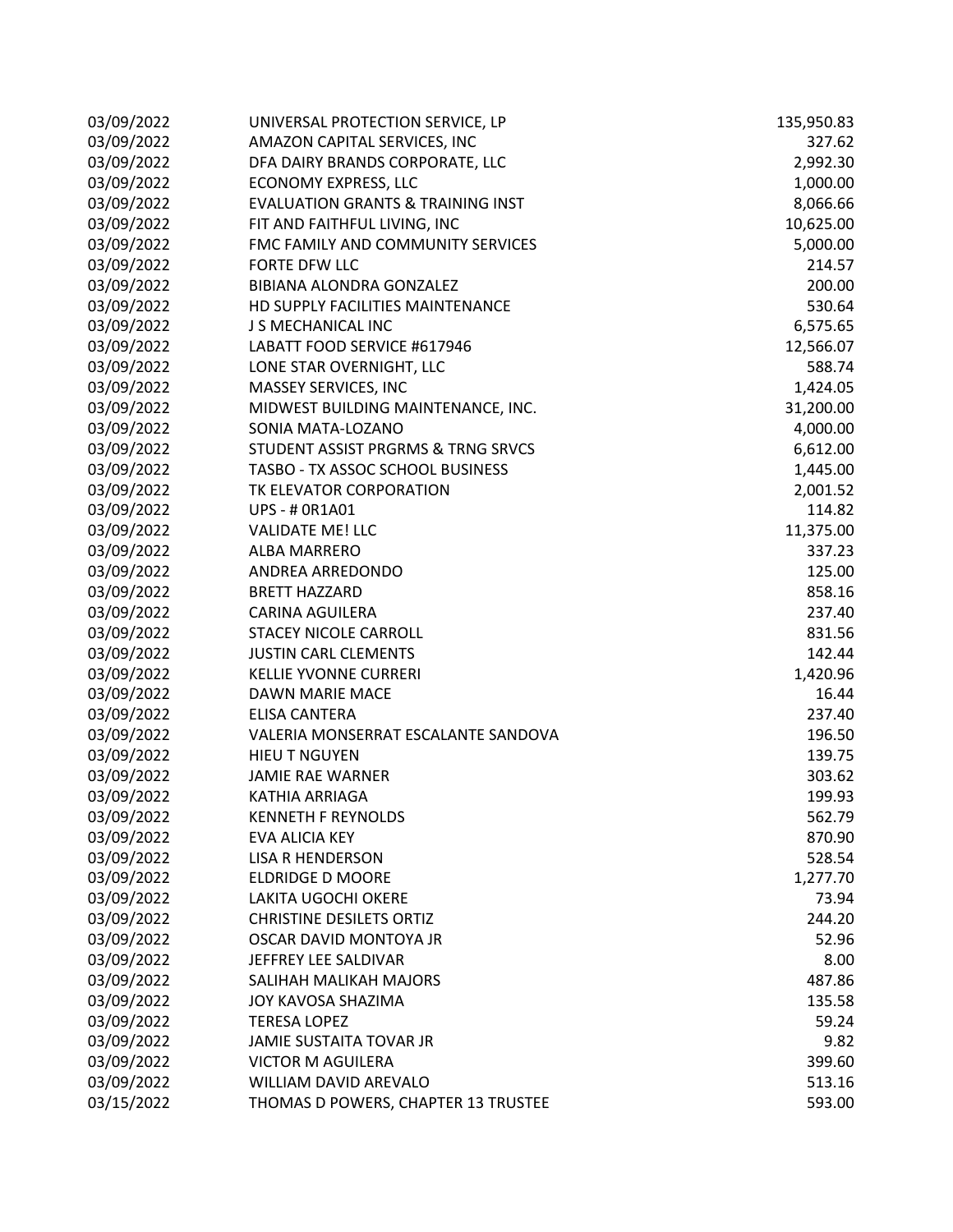| 03/15/2022 | WILLIAM HEITKAMP, CHAPTER 13 TRUSTE       | 1,415.94  |
|------------|-------------------------------------------|-----------|
| 03/15/2022 | LOUISIANA CENTRALIZED COLLECTION UN       | 105.00    |
| 03/15/2022 | UNITED STATES TREASURY, TEXAS             | 334.50    |
| 03/15/2022 | <b>ADRIEN ASHLEY</b>                      | 182.17    |
| 03/15/2022 | <b>AQUANETTA PARKER</b>                   | 88.13     |
| 03/15/2022 | <b>JUANITA PROA BETANCOURT</b>            | 610.96    |
| 03/15/2022 | <b>BRETT HAZZARD</b>                      | 2,323.48  |
| 03/15/2022 | <b>CATHERINE ANNE DUNNET</b>              | 259.71    |
| 03/15/2022 | KIMBERLY JOY CHESNEY                      | 543.10    |
| 03/15/2022 | <b>KELLIE YVONNE CURRERI</b>              | 915.34    |
| 03/15/2022 | DARREN S MCCONNELL                        | 618.92    |
| 03/15/2022 | <b>DENIKWA Y DENSON</b>                   | 588.24    |
| 03/15/2022 | DINA LYNN THOMAS                          | 519.37    |
| 03/15/2022 | FERNANDO LUIS MARINO                      | 1,099.61  |
| 03/15/2022 | <b>JAMIE RAE WARNER</b>                   | 60.14     |
| 03/15/2022 | JOHN SCOTT BARROW                         | 387.70    |
| 03/15/2022 | EVA ALICIA KEY                            | 379.11    |
| 03/15/2022 | <b>LEON GILMORE JR</b>                    | 292.42    |
| 03/15/2022 | <b>NAOMI PHILLIPS JONES</b>               | 244.42    |
| 03/15/2022 | RACHEL ALISON CASTRO                      | 110.47    |
| 03/15/2022 | HILDA DOLORES SALGUERO                    | 895.53    |
| 03/15/2022 | <b>RAWLY SANCHEZ</b>                      | 518.35    |
| 03/15/2022 | NIKIA KAREEM SEAY                         | 40.54     |
| 03/15/2022 | UYEN THAO LE TRUONG                       | 201.94    |
| 03/15/2022 | <b>VINETTA WILLIAMS THOMPSON</b>          | 43.88     |
| 03/15/2022 | TEXAS STATE DISBURSEMENT UNIT             | 9,419.62  |
| 03/15/2022 | <b>WASHINGTON STATE SUPPORT REGISTRY</b>  | 177.00    |
| 03/16/2022 | <b>EXPENSE REDUCTION ANALYSTS #956251</b> | 1,331.00  |
| 03/16/2022 | OGLETREE, DEAKINS, NASH, SMOAK& STEWART   | 2,592.00  |
| 03/16/2022 | RIERA ENTERPRISES, LLC                    | 8,700.00  |
| 03/16/2022 | WEAVER AND TIDWELL, LLP                   | 10,970.00 |
| 03/16/2022 | CD-AT&T                                   | 23,461.67 |
| 03/16/2022 | <b>CD-ATMOS</b>                           | 2,142.47  |
| 03/16/2022 | <b>CD-CENTERPOINT ENERGY</b>              | 49.79     |
| 03/16/2022 | <b>CD-CITY OF AUSTIN-WATER</b>            | 3,250.66  |
| 03/16/2022 | <b>CD-CITY OF DALLAS-WATER</b>            | 2,467.15  |
| 03/16/2022 | <b>CD-CITY OF FTW-WATER</b>               | 860.40    |
| 03/16/2022 | <b>CD-COMERICA CC FEE</b>                 | 50.00     |
| 03/16/2022 | <b>CD-CPS ENERGY</b>                      | 2,322.53  |
| 03/16/2022 | <b>CD-JUST ENERGY</b>                     | 1,322.16  |
| 03/16/2022 | <b>CD-NETTIME SOLUTIONS</b>               | 1,612.10  |
| 03/16/2022 | <b>CD-REPUBLIC SERVICES</b>               | 5,143.64  |
| 03/16/2022 | <b>CD-SAN ANTONIO-WATER</b>               | 627.46    |
| 03/16/2022 | <b>CD-TIME WARNER</b>                     | 265.64    |
| 03/16/2022 | <b>CD-TX GAS SERVICE</b>                  | 434.62    |
| 03/16/2022 | <b>CD-WASTE MANAGEMENT</b>                | 6,802.85  |
| 03/16/2022 | <b>BLACKTHORN.IO</b>                      | 3,843.14  |
| 03/16/2022 | FORT WORTH TRANSPORTATION AUTHORITY       | 3,450.00  |
| 03/16/2022 | LEXISNEXIS RISK DATA MANAGEMENT INC       | 332.18    |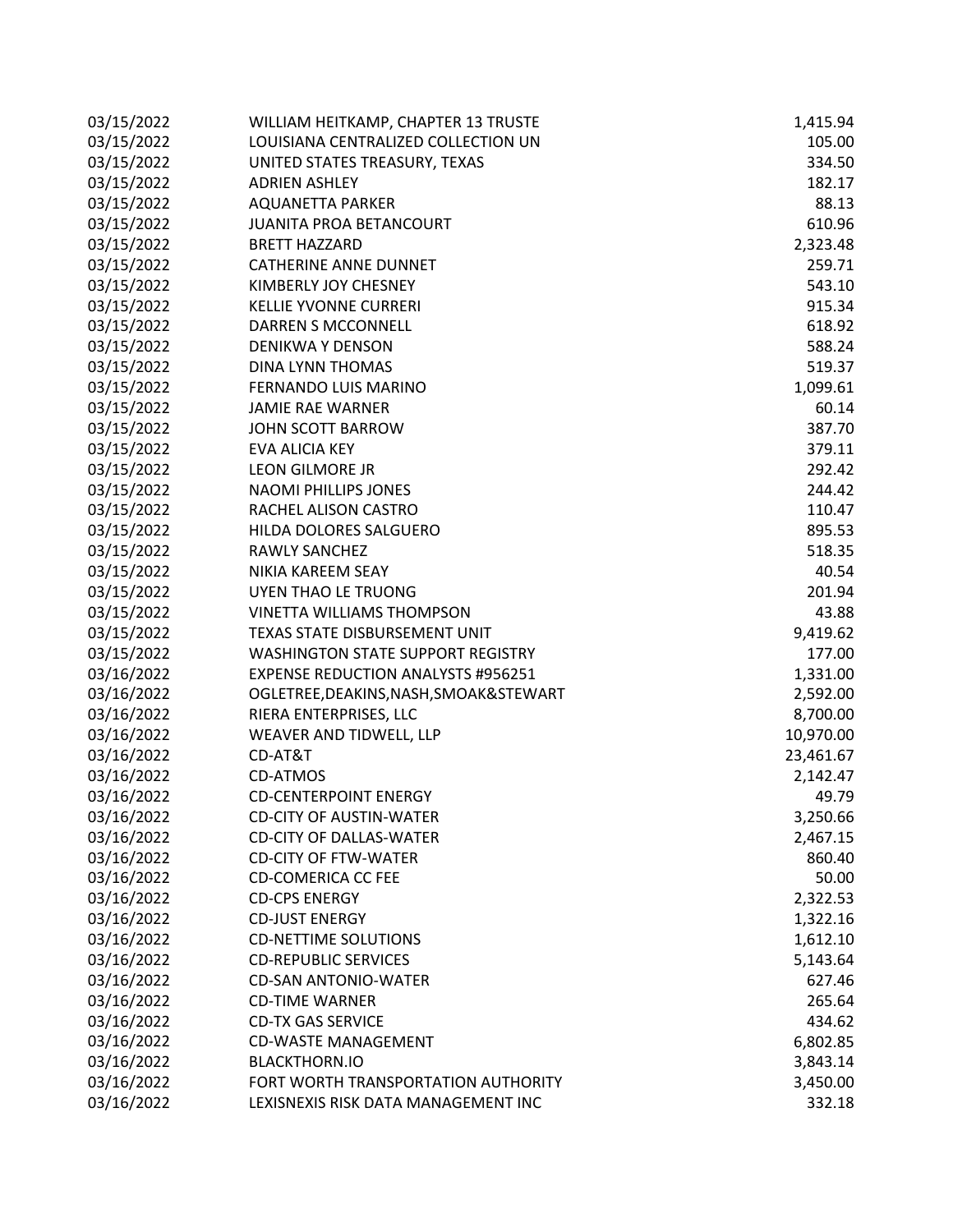| 03/23/2022 | DANIEL MIGAEL FOUNDATION, INC             | 5,000.00   |
|------------|-------------------------------------------|------------|
| 03/23/2022 | AT&T 059 288 4587 001                     | 88.56      |
| 03/23/2022 | AT&T 8002 680 6937                        | 8.49       |
| 03/23/2022 | AUSTIN TRAVIS COUNTY-HEALTH & HUMAN       | 359.00     |
| 03/23/2022 | <b>BUECHLER &amp; ASSOCIATES, P.C.</b>    | 3,708.33   |
| 03/23/2022 | CITY OF HOUSTON - FIRE DEPT - PERMIT      | 152.58     |
| 03/23/2022 | CITY OF HOUSTON - SOLID WASTE MNGMT       | 183.09     |
| 03/23/2022 | <b>CITY OF HOUSTON WATER DEPT</b>         | 498.87     |
| 03/23/2022 | CITY OF HOUSTON, SIGN ADMIN.              | 351.02     |
| 03/23/2022 | DELL MARKETING L.P.                       | 1,184.72   |
| 03/23/2022 | <b>EDUCATION ASSOCIATES INC</b>           | 11,825.00  |
| 03/23/2022 | FEDERAL EXPRESS CORP (#1106-4939-8)       | 256.62     |
| 03/23/2022 | FLINN SCIENTIFIC INC.                     | 151.00     |
| 03/23/2022 | GOLD STAR FOODS, INC                      | 196.24     |
| 03/23/2022 | HERNANDEZ, ROBERTO                        | 1,910.00   |
| 03/23/2022 | IMAGERY GRAPHIC SYSTEMS, INC              | 910.80     |
| 03/23/2022 | INDIAN PENTECOSTAL CHURCH HEBRON DA       | 29,000.00  |
| 03/23/2022 | <b>IRON MOUNTAIN RECORDS MANAGEMENT</b>   | 2,453.23   |
| 03/23/2022 | <b>KAUFFMAN COMPANY</b>                   | 562.50     |
| 03/23/2022 | KELLY SERVICES, INC                       | 50,971.30  |
| 03/23/2022 | KINGS III OF AMERICA                      | 445.44     |
| 03/23/2022 | <b>LANGSCRIPT INC</b>                     | 877.74     |
| 03/23/2022 | LATASHA KING                              | 117.15     |
| 03/23/2022 | METROPOLITAN TRANSIT AUTHORITY-HOU        | 1,230.45   |
| 03/23/2022 | NETWORK CABLING SERVICES INC              | 1,385.00   |
| 03/23/2022 | QUADIENT LEASING USA, INC                 | 1,381.29   |
| 03/23/2022 | RJ ROBERTS AND COMPANY                    | 1,631.82   |
| 03/23/2022 | SERVICE EXPRESS, INC                      | 23,148.00  |
| 03/23/2022 | SOLID BORDER, INC                         | 3,914.00   |
| 03/23/2022 | TEXO ABC AGC INC                          | 230.00     |
| 03/23/2022 | TX DEPT LICENSING AND REGULATION          | 20.00      |
| 03/23/2022 | VARSITY BRANDS DBA BSN SPORTS LLC         | 1,845.00   |
| 03/23/2022 | <b>WESTERN WATER CONSULTANTS</b>          | 610.00     |
| 03/23/2022 | ADT SECURITY CORPORATION, THE             | 5,221.54   |
| 03/23/2022 | AMAZON CAPITAL SERVICES, INC              | 354.13     |
| 03/23/2022 | AMERICA'S BEST VACUUM SERVICE LLC         | 1,025.00   |
| 03/23/2022 | CENTRE TECHNOLOGIES, INC                  | 48,806.10  |
| 03/23/2022 | CITY WIDE FRANCHISE COMPANY INC           | 117,609.55 |
| 03/23/2022 | <b>COLLABRIAN DESIGN &amp; TECHNOLOGY</b> | 935.00     |
| 03/23/2022 | CROSS COUNTRY STAFFING, INC               | 7,680.00   |
| 03/23/2022 | DATA PROJECTIONS, INC                     | 75.00      |
| 03/23/2022 | DATAMAX INC                               | 46,572.65  |
| 03/23/2022 | DAWN ANNE HAFLING-MAGERS                  | 3,522.50   |
| 03/23/2022 | DFA DAIRY BRANDS CORPORATE, LLC           | 1,563.36   |
| 03/23/2022 | FORTE DFW LLC                             | 488.60     |
| 03/23/2022 | HD SUPPLY FACILITIES MAINTENANCE          | 276.72     |
| 03/23/2022 | H-E-B CREDIT RECEIVABLES DEPT 308         | 701.03     |
| 03/23/2022 | LABATT FOOD SERVICE #617946               | 9,168.88   |
| 03/23/2022 | LONE STAR OVERNIGHT, LLC                  | 378.04     |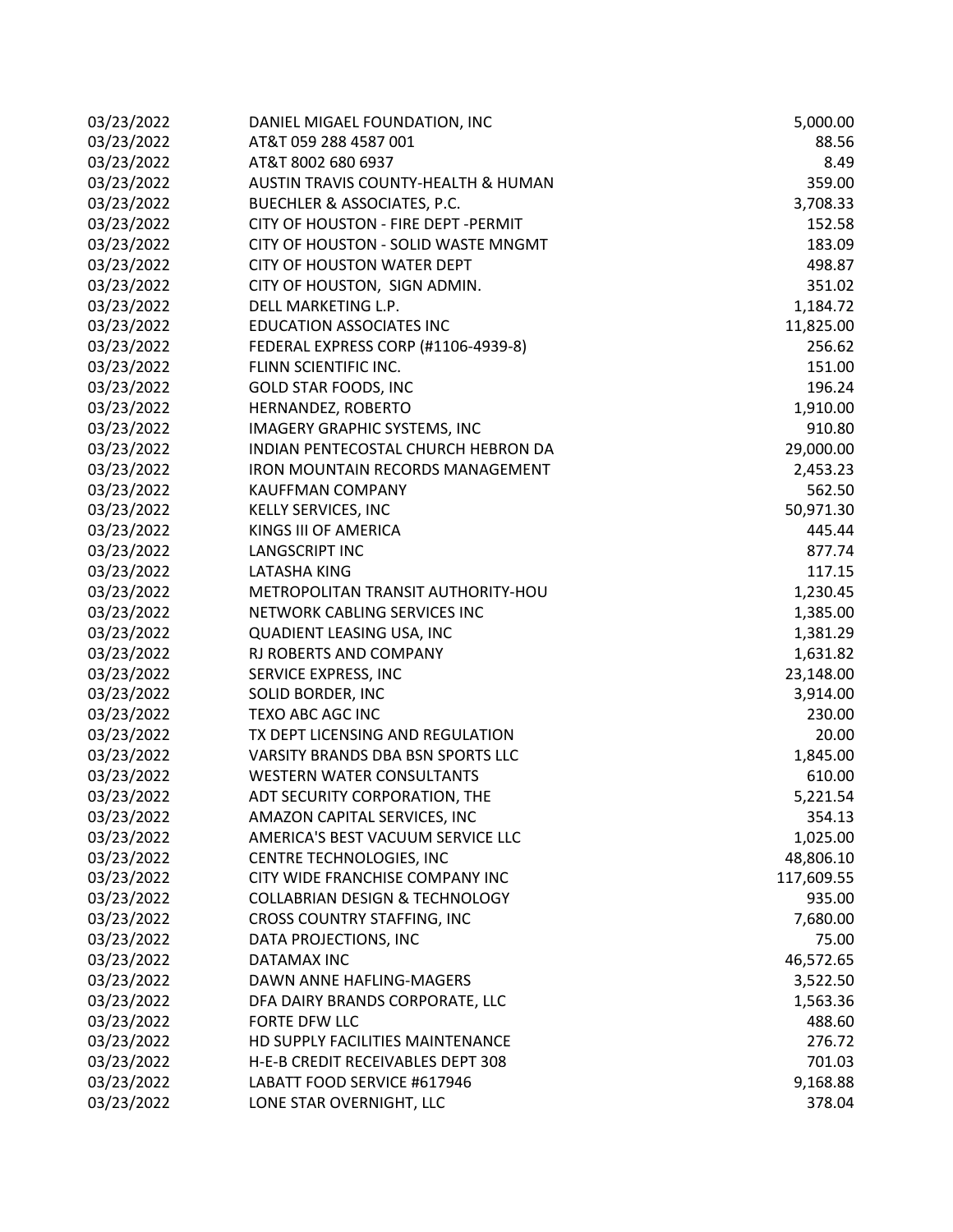| 03/23/2022 | POWERSCHOOL GROUP LLC                | 29,633.26  |
|------------|--------------------------------------|------------|
| 03/23/2022 | SHI GOVERNMENT SOLUTIONS, INC.       | 71,088.29  |
| 03/23/2022 | SOLID IT NETWORKS, INC               | 242,495.32 |
| 03/23/2022 | STUDENT ASSIST PRGRMS & TRNG SRVCS   | 6,612.00   |
| 03/23/2022 | TASBO - TX ASSOC SCHOOL BUSINESS     | 670.00     |
| 03/23/2022 | UPS - # 0R1A01                       | 99.47      |
| 03/24/2022 | ANDREA ARREDONDO                     | 81.67      |
| 03/24/2022 | <b>BRYAN G TOWNSEND</b>              | 1,104.21   |
| 03/24/2022 | <b>CYNTHIA ANN MILES</b>             | 310.50     |
| 03/24/2022 | DIANA LETICIA ALVAREZ                | 113.68     |
| 03/24/2022 | <b>ELSIE NOEMI OSBORN</b>            | 56.08      |
| 03/24/2022 | EVA ALICIA KEY                       | 115.02     |
| 03/24/2022 | <b>MARTIN L DONALD</b>               | 403.02     |
| 03/24/2022 | MICHAEL THOMAS CHAPA                 | 248.39     |
| 03/24/2022 | <b>QUINTHONY DEVON JERALE WILSON</b> | 62.82      |
| 03/24/2022 | <b>MIA STROY</b>                     | 488.26     |
| 03/29/2022 | PROGRAM EVALUATION & EDUCATIONAL     | 8,821.41   |
| 03/29/2022 | CITY OF HOUSTON - FIRE DEPT - PERMIT | 122.06     |
| 03/29/2022 | <b>DUANE MORRIS LLP</b>              | 9,332.73   |
| 03/29/2022 | EDUCATION ADVANCED, INC              | 5,146.90   |
| 03/29/2022 | TALX CORPORATION DBA EQUIFAX         | 106.55     |
| 03/29/2022 | FEDERAL EXPRESS CORP (#1106-4939-8)  | 20.08      |
| 03/29/2022 | GG TEXAS ICON ELECTRICAL CONTRACTOR  | 1,348.05   |
| 03/29/2022 | IMAGENET CONSULTING, LLC             | 1,829.75   |
| 03/29/2022 | ITW FOOD EQUIPMENT GROUP LLC         | 629.97     |
| 03/29/2022 | <b>KAUFFMAN COMPANY</b>              | 1,500.00   |
| 03/29/2022 | <b>LANGSCRIPT INC</b>                | 218.25     |
| 03/29/2022 | LYNN PINKER HURST & SCHWEGMANN, LLP  | 3,560.13   |
| 03/29/2022 | <b>MARFIELD INC</b>                  | 47.95      |
| 03/29/2022 | PROGRAM EVALUATION & EDUCATIONAL     | 678.59     |
| 03/29/2022 | <b>QUADIENT LEASING USA, INC</b>     | 5,589.30   |
| 03/29/2022 | RYDER TRUCK RENTAL, INC              | 618.89     |
| 03/29/2022 | TEXAS DEPARTMENT OF PUBLIC SAFETY    | 8.00       |
| 03/29/2022 | THEMEWORKS INC DBA TROPHIES INC      | 600.20     |
| 03/29/2022 | THOMAS D POWERS, CHAPTER 13 TRUSTEE  | 593.00     |
| 03/29/2022 | WILLIAM HEITKAMP, CHAPTER 13 TRUSTE  | 1,102.50   |
| 03/29/2022 | LOUISIANA CENTRALIZED COLLECTION UN  | $-105.00$  |
| 03/29/2022 | LOUISIANA CENTRALIZED COLLECTION UN  | 105.00     |
| 03/29/2022 | UNITED STATES TREASURY, TEXAS        | $-334.50$  |
| 03/29/2022 | UNITED STATES TREASURY, TEXAS        | 334.50     |
| 03/29/2022 | LOUISIANA CENTRALIZED COLLECTION UN  | 105.00     |
| 03/29/2022 | LOUISIANA CENTRALIZED COLLECTION UN  | $-105.00$  |
| 03/29/2022 | UNITED STATES TREASURY, TEXAS        | $-334.50$  |
| 03/29/2022 | UNITED STATES TREASURY, TEXAS        | 334.50     |
| 03/29/2022 | LOUISIANA CENTRALIZED COLLECTION UN  | 105.00     |
| 03/29/2022 | UNITED STATES TREASURY, TEXAS        | 334.50     |
| 03/29/2022 | <b>JASON M CHUNG</b>                 | 303.08     |
| 03/29/2022 | <b>JUSTINIANO REYES</b>              | 49.98      |
| 03/29/2022 | EVA ALICIA KEY                       | 850.79     |